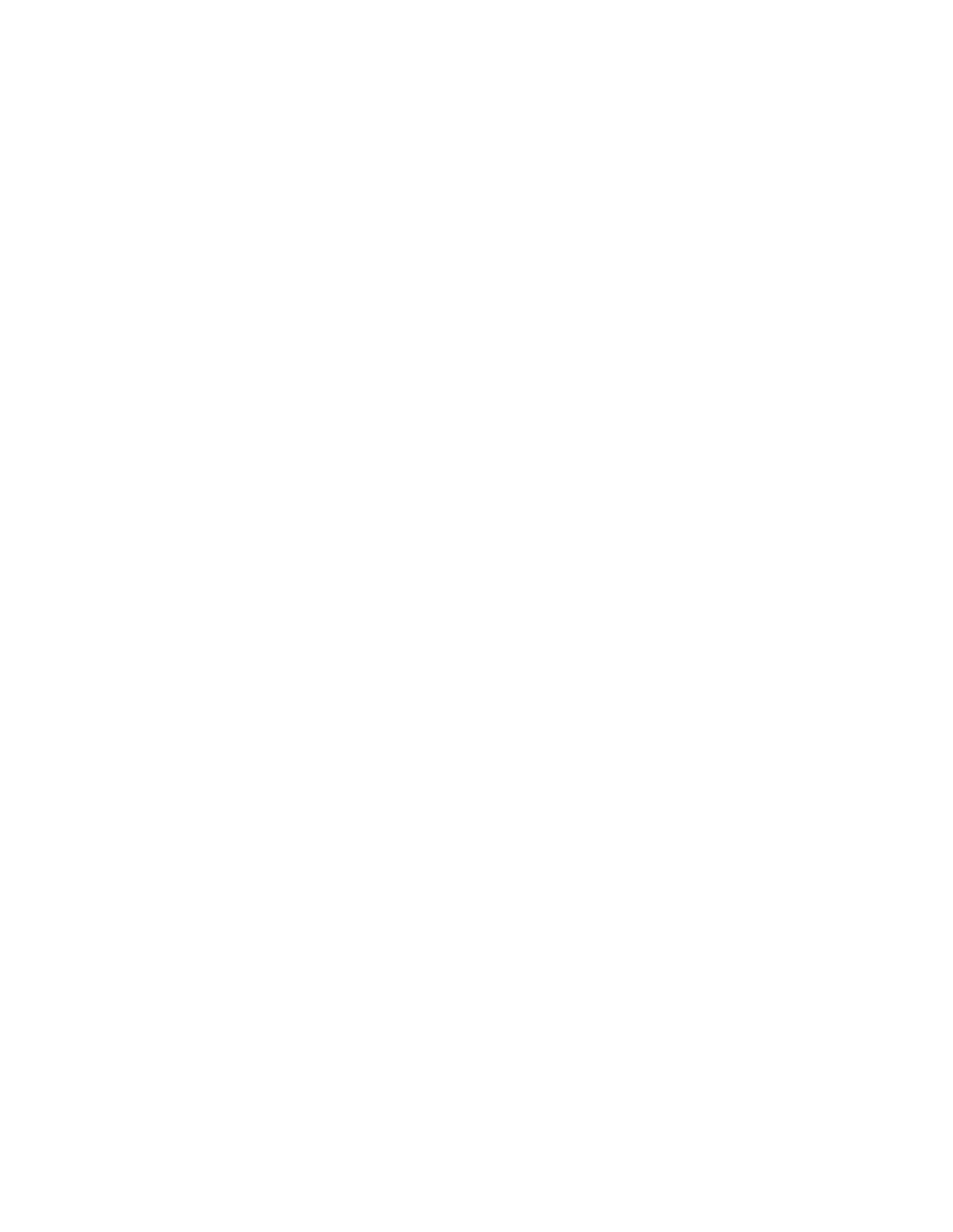# **COURT OF APPEALS DECISION DATED AND FILED NOTICE**

September 8, 1999

**Marilyn L. Graves Clerk, Court of Appeals of Wisconsin** 

 **This opinion is subject to further editing. If published, the official version will appear in the bound volume of the Official Reports.**

 **A party may file with the Supreme Court a petition to review an adverse decision by the Court of Appeals.** *See* **§ 808.10 and RULE 809.62, STATS.** 

**No. 99-0719** 

## **STATE OF WISCONSIN IN COURT OF APPEALS**

**IN RE THE TERMINATION OF PARENTAL RIGHTS OF KRISTEENA A.M.S., A PERSON UNDER THE AGE OF 18:** 

## **DOOR COUNTY DEPARTMENT OF HEALTH & FAMILY SERVICES,**

 **PETITIONER-RESPONDENT,** 

 **V.** 

**SCOTT S.,** 

 **RESPONDENT-APPELLANT.** 

 APPEAL from order of the circuit court for Door County: PETER C. DILTZ, Judge. *Affirmed.*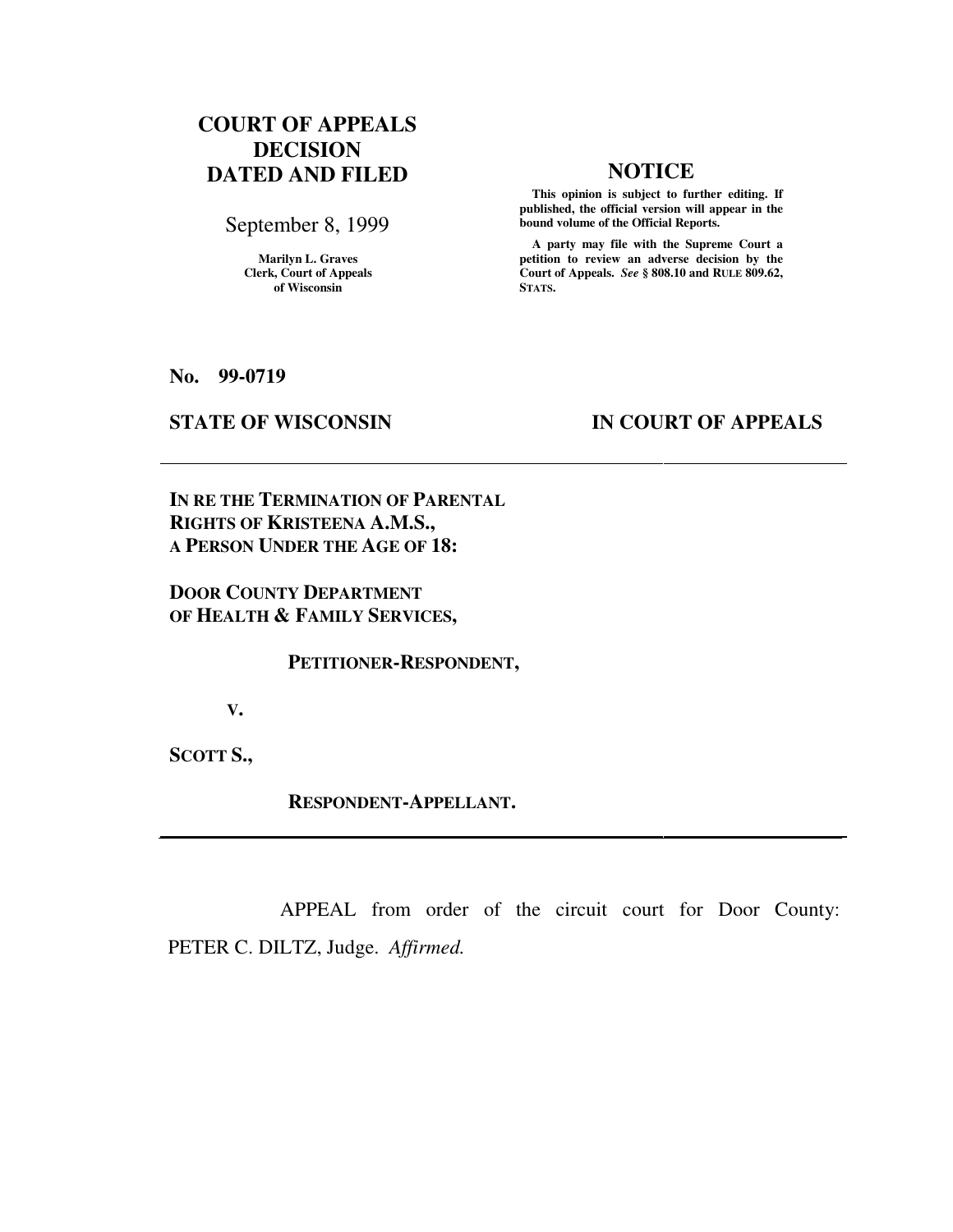Before Cane, C.J., Hoover, P.J., and Peterson, J.<sup>1</sup>

 HOOVER, P.J. Scott S. appeals the circuit court's order terminating his parental rights to his daughter, Kristeena A.M.S., and the denial of his motion for a new trial. Scott argues six points of error: (1) the circuit court violated his due process rights by directing a verdict on one of the statutory elements; (2) Scott's counsel was ineffective because he failed to object to the circuit court directing a verdict; (3) the motion for a new trial should have been granted because the guardian ad litem (GAL) made improper references to the "best interests of the child" standard; (4) Scott's counsel was ineffective because he failed to object to these references; (5) the circuit court should have granted Scott's motion to suppress expert testimony concerning the likelihood of Scott committing further sex offenses; and (6) the motion for new trial should have been granted because the real controversy was not fully tried. Because Scott's arguments are unpersuasive, the circuit court's order is affirmed.

In August 1996, the circuit court issued a CHIPS<sup>2</sup> order placing Kristeena in the care of her paternal grandparents for a period set to expire in July 1997. At the time of this order, Scott was in prison and the only condition in the order pertaining to him required that should Scott be released from prison, any visitation between him and Kristeena be supervised. Scott was released from prison in June 1997.

 $\overline{a}$ 

<sup>&</sup>lt;sup>1</sup> Originally assigned as a one-judge appeal under  $\S 752.31(2)(b)$ , STATS., this case was reassigned to a three-judge panel by order of the chief judge. *See* RULE 809.41(3), STATS.

<sup>2</sup> CHIPS is an acronym for "children in need of protection and services." *In re Shirley J.C.*, 172 Wis.2d 371, 379, 493 N.W.2d 382, 386 (Ct. App. 1992). A CHIPS order is issued pursuant to § 48.13, STATS.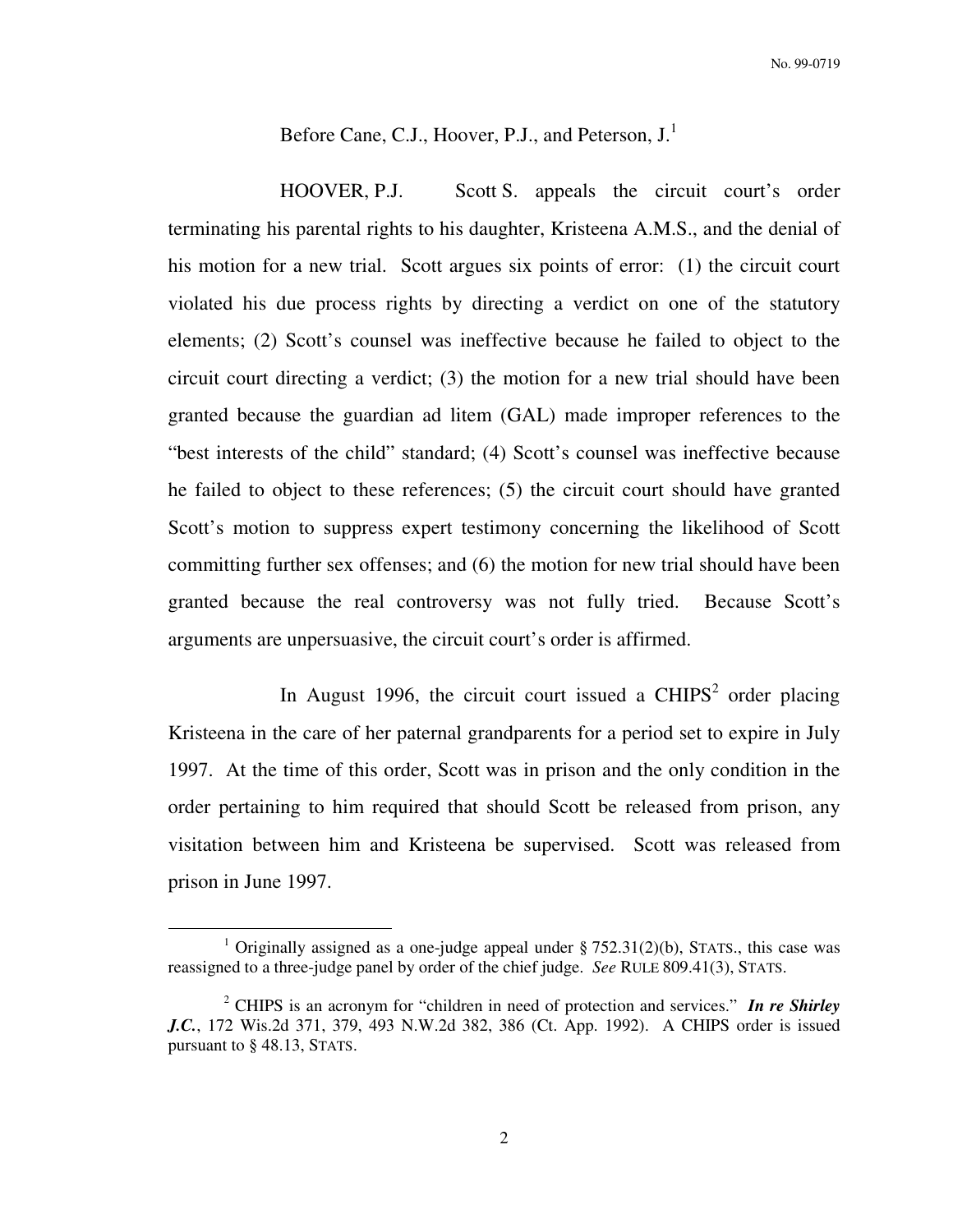No. 99-0719

 In July, the CHIPS order was revised and extended for another year. New provisions relating to Scott required that before Kristeena could be placed with him, he would have to participate in Alcohol and Other Drug Abuse (AODA) group counseling and a sex offender self-help group. He was also ordered to participate in and complete a basic parenting class to demonstrate his ability to live independently in a stable situation, maintain a sober lifestyle, and have no further criminal violations.

 In February 1998, the CHIPS order was further revised, requiring Scott to undergo a psychological evaluation with specific emphasis on decisionmaking skills, thinking patterns, ability to nurture, capacity for empathy, and degree of risk for further sex offenses as related to his ability to parent. In July, the circuit court extended the CHIPS order until July 1999.

 In August 1998, a petition for termination of Scott's parental rights (TPR) to Kristeena was filed. The petition alleged Kristeena had been adjudged in need of protection or services and placed outside the home pursuant to a court order, that the county made a diligent effort to provide the court-ordered services and that Scott had failed to meet the conditions established by the court and would not be able to meet the conditions within twelve months of the fact-finding

3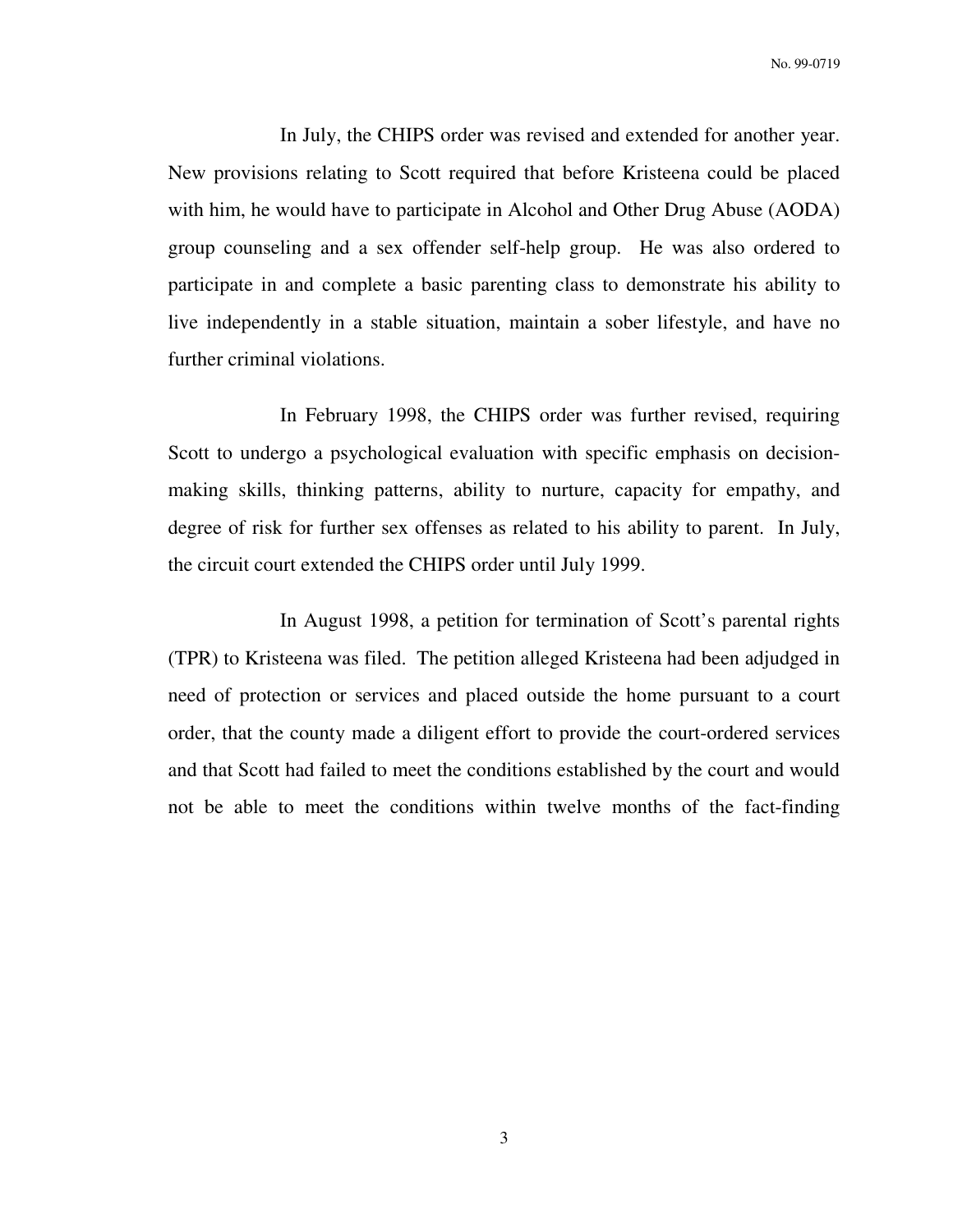hearing.<sup>3</sup> At trial in October, the court directed the verdict on the question whether Kristeena had been adjudged to be in need of protection or services and placed outside the home pursuant to one or more court orders. The jury found the remaining elements necessary to terminate Scott's parental rights were proven. In December, the circuit court terminated Scott's parental rights to Kristeena and thereafter denied Scott's motion for a new trial. Scott appeals the termination of his parental rights and the denial of his motion for a new trial.

 Scott argues that by removing one of the requisite elements under § 48.415(2), STATS., from the jury's consideration, his due process right to a jury trial has been violated. In this instance, Scott does not contend that the element in question was at issue. Rather, he argues that a circuit court may not, as a matter of law, direct a verdict in any termination of parental rights case. Scott bases this contention on constitutional principles of due process.

 Scott contends the circuit court improperly directed a verdict on the first statutory element requiring that

> the child has been adjudged to be … in need of protection or services and placed, or continued in a placement, outside his or her home pursuant to one or more court orders under § 48.345, 48.347, 48.357, 48.363, 48.365, 938.345,

 $\overline{a}$ 

<sup>&</sup>lt;sup>3</sup> Wisconsin law allows parental rights to be terminated if a child is adjudged to be in "continuing need of protection or services." Section 48.415(2), STATS. The department must show "the child has been adjudged … to be in need of protection or services and placed … outside his or her home pursuant to one or more court orders,"  $§$  48.415(2)(a)1, "the agency responsible for the care of the child and the family … has made a reasonable effort to provide the services ordered by the court,"  $\S 48.415(2)(a)2b$ , and "the child has been outside the home for a cumulative total period of 6 months or longer pursuant to such orders … and that the parent has failed to meet the conditions established for the safe return of the child … and there is a substantial likelihood that the parent will not meet these conditions within the 12-month period following the fact-finding hearing …." Section 48.415(2)(a)3, STATS.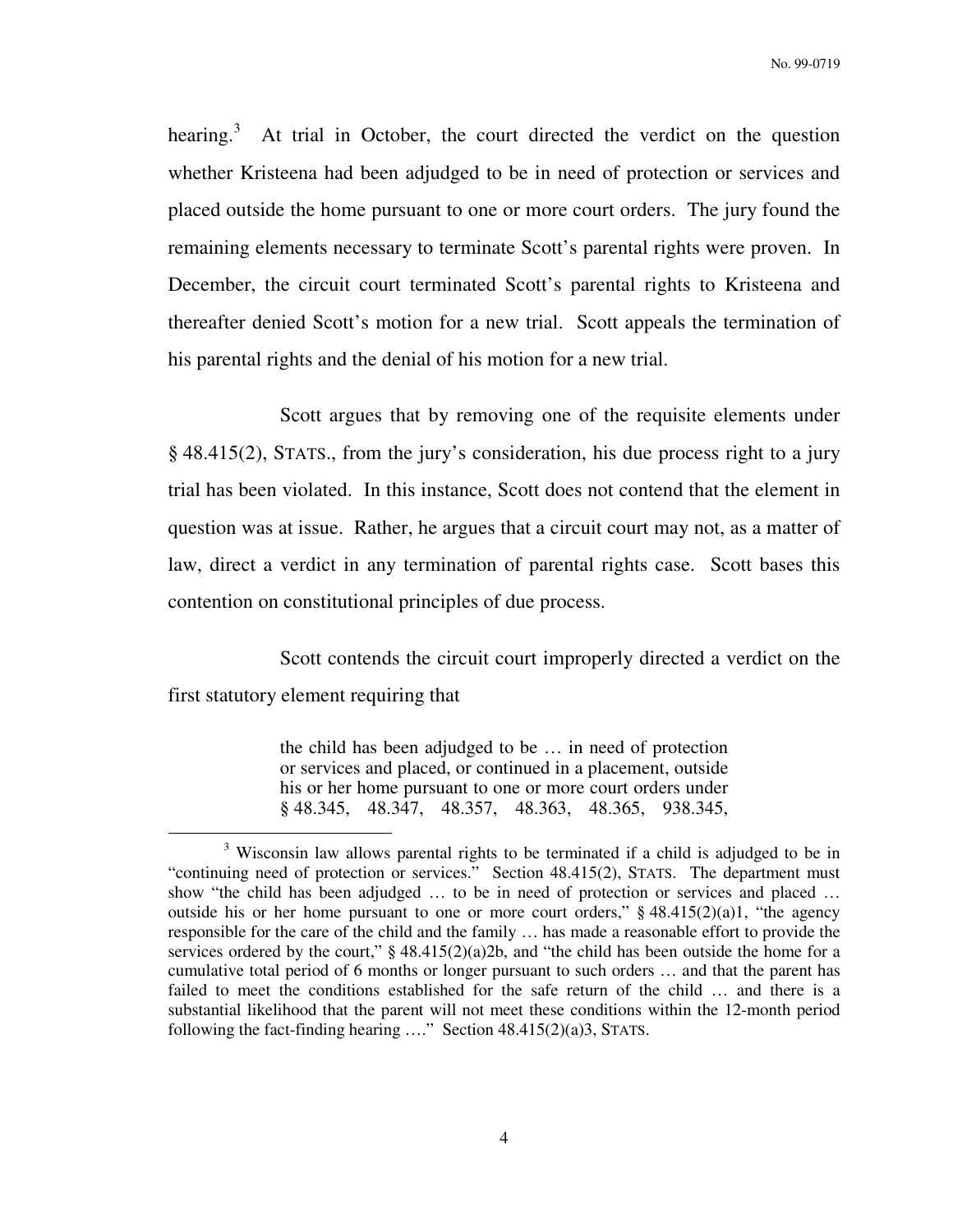938.357, 938.363, or 938.635 containing the notice required by § 48.356(2) or 938.356(2).

Section 48.415(2)(a), STATS.

 We disagree. Ordinarily, the standard of review for a grant of a directed verdict is whether the trial court was "clearly wrong" in refusing to instruct a jury on a material issue raised by the evidence. *Leen v. Butter Co.*, 177 Wis.2d 150, 155, 501 N.W.2d 847, 849 (Ct. App. 1993). "A motion for a directed verdict should be granted only where the evidence is so clear and convincing that a reasonable and impartial jury properly instructed could reach but one conclusion." *Liebe v. City Finance Co.*, 98 Wis.2d 10, 18-19, 295 N.W.2d 16, 20 (Ct. App. 1980). Constitutional issues present questions of law that are reviewed de novo. *See*, *e.g*., *State v. Migliorino*, 150 Wis.2d 513, 524, 442 N.W.2d 36, 41 (1989). A TPR proceeding is civil in nature, and the Wisconsin Rules of Civil Procedure permit directed verdicts in civil proceedings. *See* § 805.14(4), STATS.; *In re J.A.B.*, 153 Wis.2d 761, 765, 451 N.W.2d 799, 800 (Ct. App. 1989). Because the rules of civil procedure apply to TPR proceedings, we conclude that the trial court did not erroneously direct the verdict.

 In addition, Scott failed to object at trial to the circuit court answering the special verdict questions. "Without a specific objection which brings into focus the nature of an alleged error, a party does not preserve its objection for review." *Id*. at 766, 451 N.W.2d at 800. Scott's failure to object to the directed verdict at trial constitutes a waiver of his right to have this court review the issue on appeal.

 Scott also argues that his trial counsel provided ineffective assistance by failing to object to the circuit court directing a verdict on one of the statutory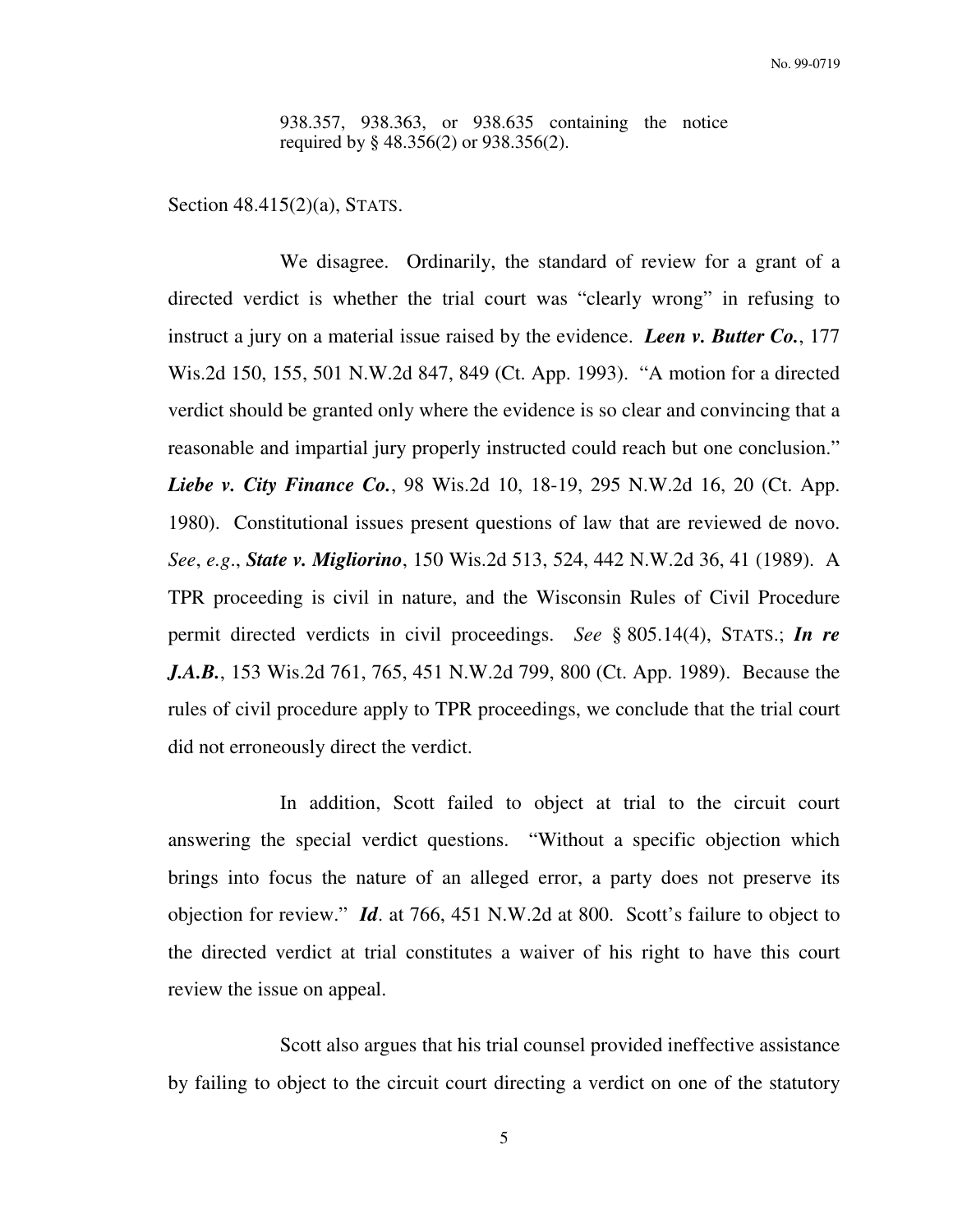No. 99-0719

elements required to terminate his parental rights. In *Strickland v. Washington*, 466 U.S. 668, 687 (1984), the Supreme Court established that to prove ineffective assistance of counsel, a criminal defendant must show that counsel's performance was deficient. The Wisconsin Supreme Court adopted the *Strickland* test to apply to proceedings for the involuntary termination of parental rights. *See In re M.D.S.*, 168 Wis.2d 995, 1004, 485 N.W.2d 52, 55 (1992). As indicated, directed verdicts are permissible under Wisconsin civil procedure. *J.A.B.*, 153 Wis.2d at 765, 451 N.W.2d at 800. It is not deficient performance to fail to object when the objection would have been properly overruled. *See*, *e.g*., *State v. Teynor*, 141 Wis.2d 187, 214, 414 N.W.2d 76, 86 (Ct. App. 1987).

 Scott argues that to permit a directed verdict in a TRR amounts to using summary judgment procedure. He points to several cases that forbid summary judgment in TPR proceedings and involuntary commitment hearings. *See In re Phillip W.*, 189 Wis.2d 432, 436, 525 N.W.2d 384, 385 (Ct. App. 1994); *In re Shirley J.C.*, 172 Wis.2d 371, 373, 493 N.W.2d 382, 383 (Ct. App. 1992). Scott further argues that in the event this court accepts such reasoning, counsel's failure to object to the directed verdict must be deemed so deficient as to deprive Scott of effective counsel.

 We are not persuaded. Not only does *J.A.B.* specifically hold that directed verdicts in TPR proceedings are permissible, Scott's authorities can be distinguished from the present case. In both *Shirley J.C.* and *Phillip W.*, due process violations occurred when summary judgment was granted without the hearing required by statute. *Shirley J.C.* held that involuntary commitment under § 51.20(10)(c), STATS., requires a hearing. *Id*. at 378, 493 N.W.2d at 385. The court held that summary judgment without a hearing is a violation of due process. *Id. Phillip W*. held that summary judgment is inappropriate in TPR proceedings.

6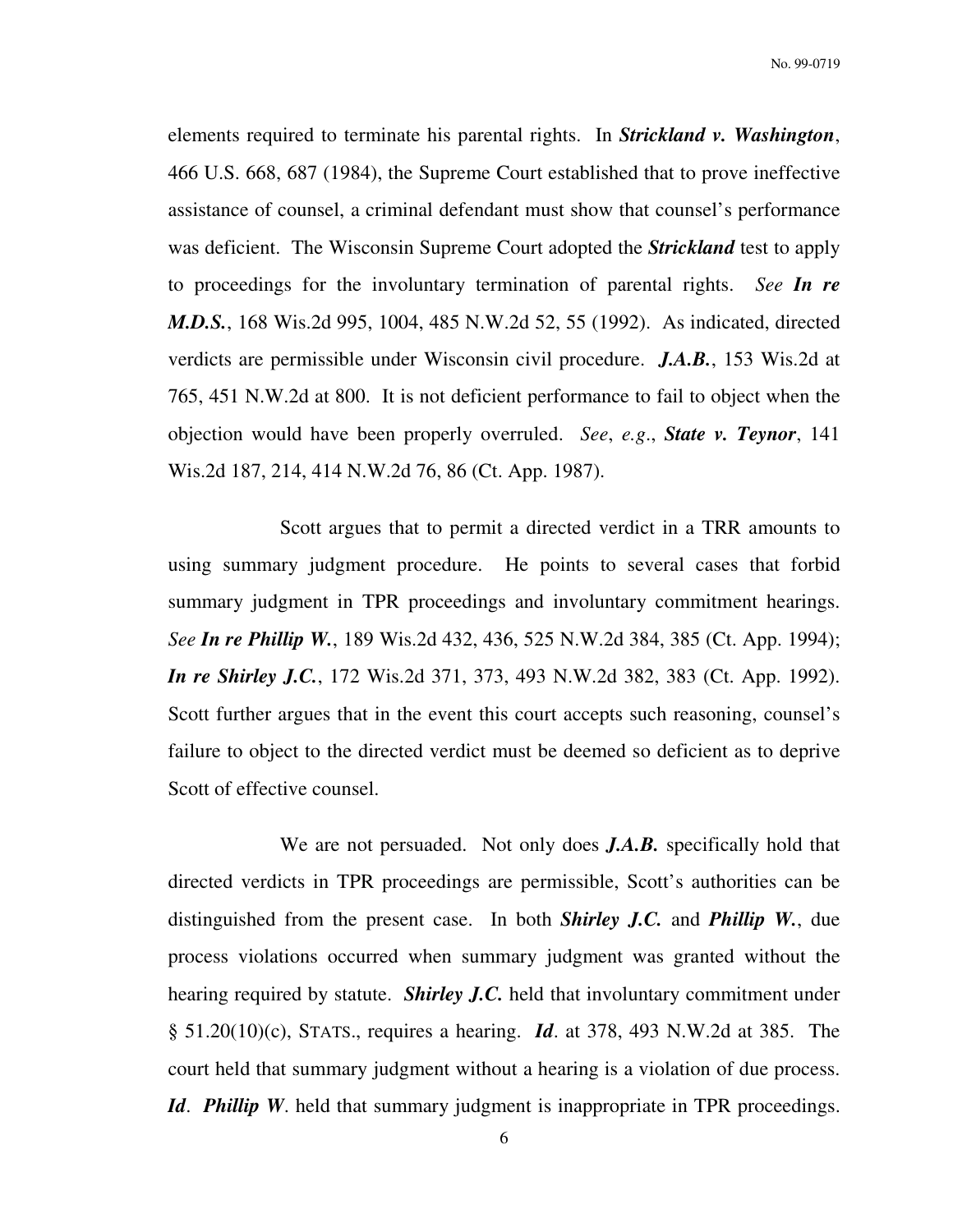*Id.* at 436, 525 N.W.2d at 385. In that case however, summary judgment occurred before a fact-finding hearing was held. *Id*. at 437, 525 N.W.2d at 386. The court held that "[t]his hearing is of critical importance because it assures that the termination of a parent's right to the care, custody and management of his or her child is justified." *Id*.

 In this case, the verdict was directed as to only one undisputed element of the TPR statute, after a full jury trial in which Scott had ample opportunity to secure discovery and introduce evidence to refute the department's contentions that Kristeena had been in CHIPS custody. When no contrary evidence was produced, the circuit court was justified in directing a verdict as to the first element. Scott's due process rights were not violated; he enjoyed the benefits of all of the procedural devices and safeguards that attend a full trial. Unlike the authorities Scott cites, his parental rights were not summarily terminated.

 Next, Scott argues that a new trial should be granted because the GAL twice made improper references to the "best interests of the child" standard. First, the GAL stated, "I believe in the *best interests of that little girl* Kristeena, that she is entitled to have you look very carefully and answer—these questions in the way that is absolutely clear from the testimony today." The GAL's more controversial statement was made in closing arguments to the jury. The GAL stated, "I am here because my mission is to try to protect Kristeena's … best interests, to try and help you understand what is in the best interests of Kristeena …." Scott claims that these references caused the jury to improperly focus on the best interests of the child rather than on the issue being tried; namely, Scott's compliance with the CHIPS orders. We do not decide whether this language violates the *C.E.W.* rule. Because Scott failed to object at trial to the GAL*'s*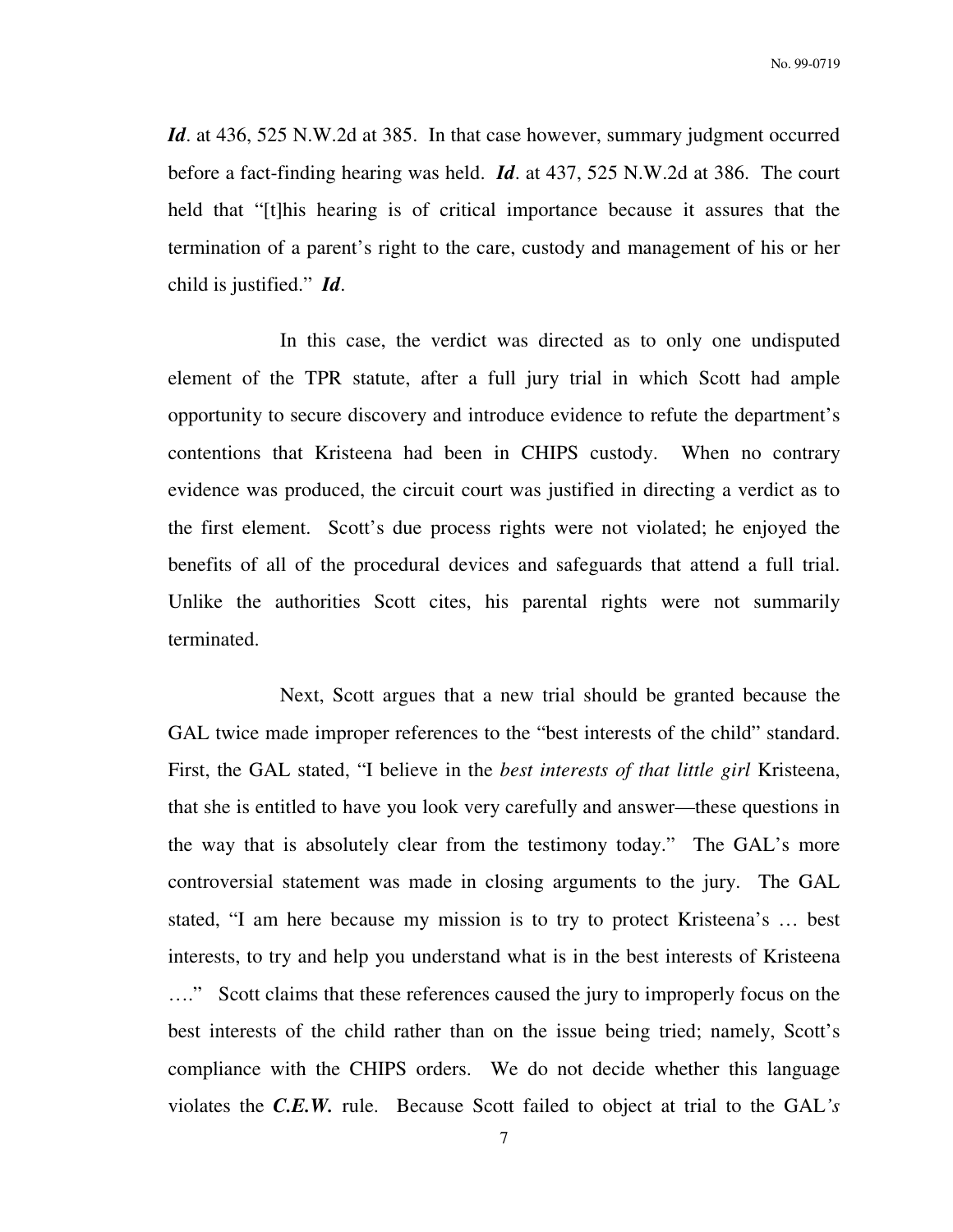statements, he has not preserved the claimed error for appeal. An issue may not be raised for the first time on appeal. *Anderson v. Nelson*, 38 Wis.2d 509, 514, 157 N.W.2d 655, 658 (1968).

 Moreover, any error was nonprejudicial. In *In re C.E.W.*, 124 Wis.2d 47, 368 N.W.2d 47 (1985), the supreme court held that a TPR proceeding is bifurcated into an initial fact-finding stage and a dispositional stage. *Id.* at 60, 368 N.W.2d at 54. In the initial stage, the fact-finder must decide whether there is clear and convincing evidence that proves the grounds for termination. *Id.* Once grounds have been established, the court must decide whether to terminate the parental rights by determining what is in the best interests of the child. *Id.* The supreme court has thus concluded that the best interests standard is confined to the dispositional phase, and that at the fact-finding stage, the best interests of the child are not to be considered. *Id*. at 60-61, 368 N.W.2d at 54.

 In *J.A.B.*, the supreme court held that informing the jury concerning the GAL's role is not error. *Id*. at 770, 451 N.W.2d at 802. Only when the court or the GAL instruct the jury that it should consider the best interests of the child is there reversible error. *See id*. Here the GAL did nothing to imply that the jury should consider the child's best interests in reviewing the evidence, but rather that her best interests require the jury to answer the questions from the evidence. In *J.A.B.*, this court held such information is not error, but in fact is desirable. *Id*. at 770, 451 N.W.2d at 802. Therefore, we believe the GAL's reference to the best interests of the child was harmless and does not make the result unreliable.

 Next, Scott claims counsel's failure to object to the GAL'*s* statements deprived him of effective assistance of counsel. We again disagree. Under *Strickland*, any deficiency in counsel's performance must prejudice the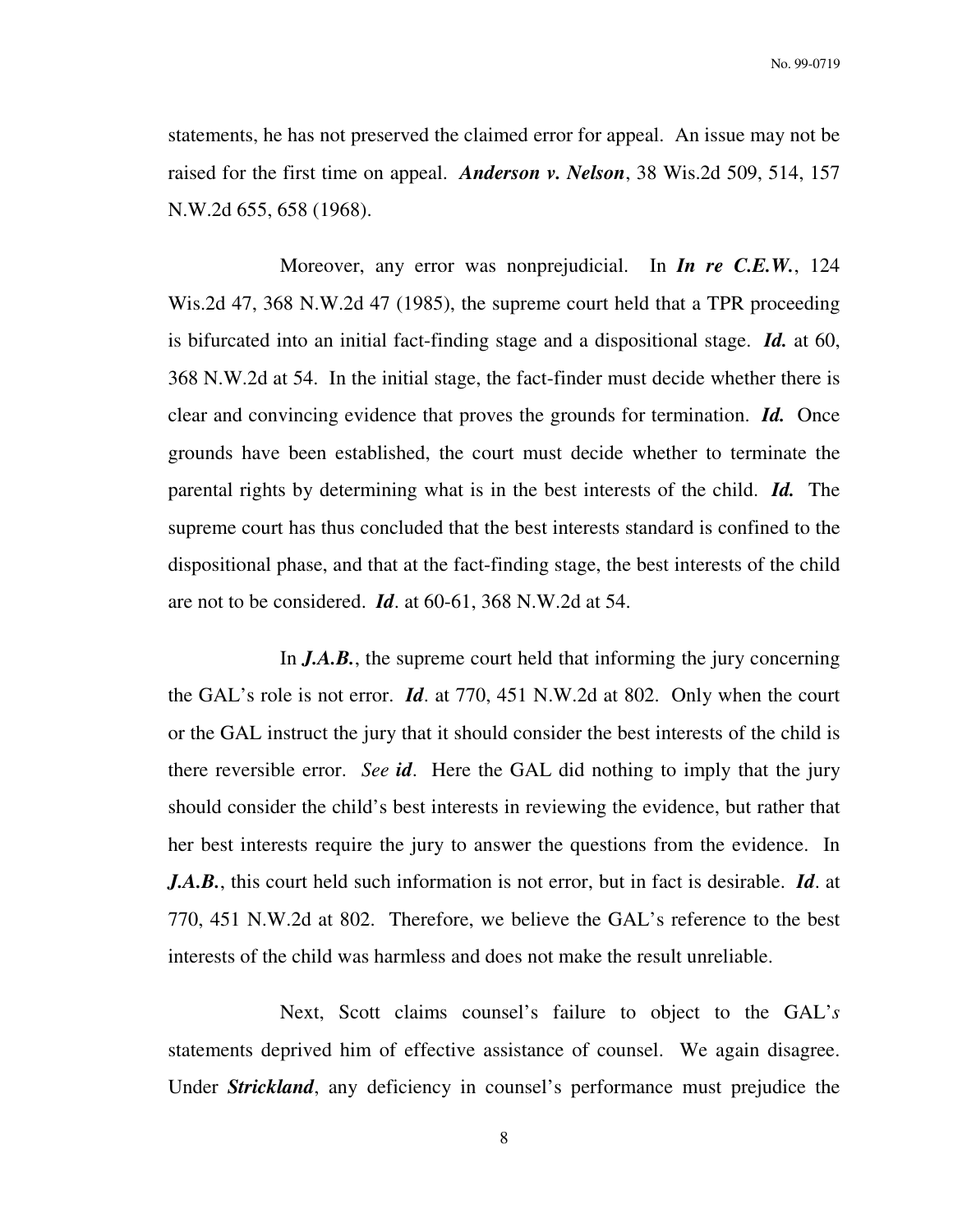defendant so as to make the ultimate result unreliable. *Id*. at 687. Scott has failed to demonstrate that counsel's failure to object to the GAL's closing argument was prejudicial. The evidence that Scott failed to satisfy the CHIPS order's conditions was overwhelming. We reject the contention that the GAL's comments convinced the jury to find the existence of grounds for the termination of parental rights when they otherwise would not have. The jury heard evidence that Scott failed to complete the court-ordered parenting classes, AODA and sex offender treatment and had twice been in trouble with the law since being released from prison.

 Scott further argues that the circuit court erred by allowing a psychologist, Dr. Michael Sayers, to testify regarding the likelihood of Scott committing future sex offenses. Scott argues that Sayers' opinion that Scott is likely to commit future sex offenses was not relevant to any of the issues the jury was required to consider and pursuant to § 904.01, STATS., should not have been admitted. Furthermore, Scott argues that admitting this evidence was highly prejudicial and tainted the verdict, thus requiring a new trial. Because Scott fails to show prejudice, we disagree. *See* § 805.18, STATS.

 One of the conditions the CHIPS court placed on Scott was that he participate in a sex offender self-help group. Sayers testified: "I would have to say that I do have concerns about his potential for reoffending, [sic] based on what appears to me to be a *history of inadequate treatment for these issues*." (Emphasis added.) In order to terminate parental rights,  $\S$  48.415(2)(a)3, STATS., requires the following element to be proved: "the parent has failed to meet the conditions established for the safe return of the child to the home and there is a substantial likelihood that the parent will not meet these conditions within the 12-month period following the fact-finding hearing under § 48.424." Sayers' testimony strikes at the heart of the issue; the department must show that Scott has failed to